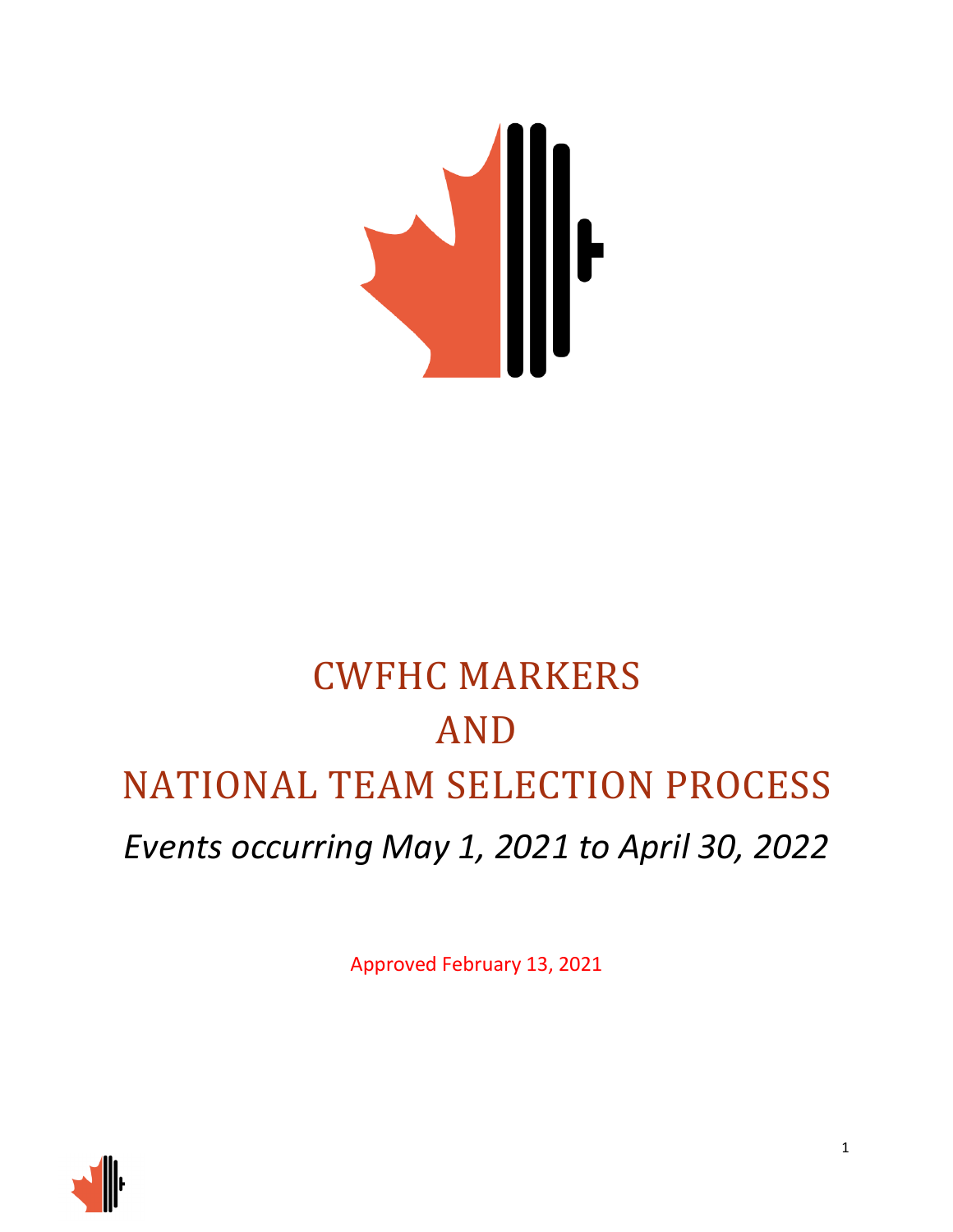The CWFHC High-Performance Committee and the Executive Committee approved this document on February 13 2021. This document will be updated on an annual basis. .

Reviewed and Approved By: Don MacNeil, CWFHC VP Technical Greg Chin, High-Performance Committee Member Mac Read, High-Performance Committee Member Craig Walker, President CWFHC Richard Mason, VP Administration CWFHC Deanne Friesen, Secretary/Treasurer CWFHC

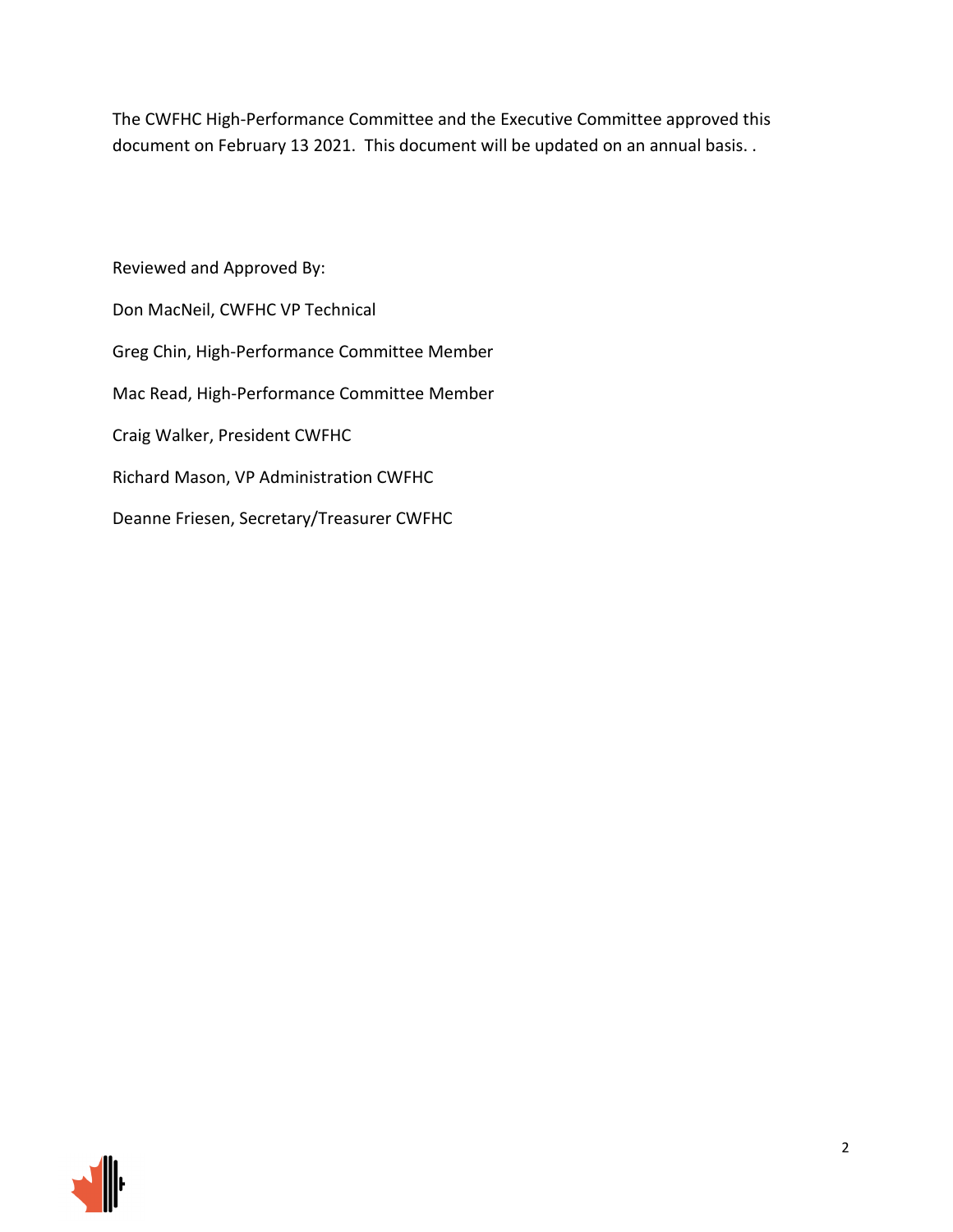## CONTENTS

| $Exceptions: 5$ |  |
|-----------------|--|
|                 |  |
|                 |  |
|                 |  |
|                 |  |
|                 |  |
|                 |  |
|                 |  |
|                 |  |
|                 |  |
|                 |  |
|                 |  |
|                 |  |

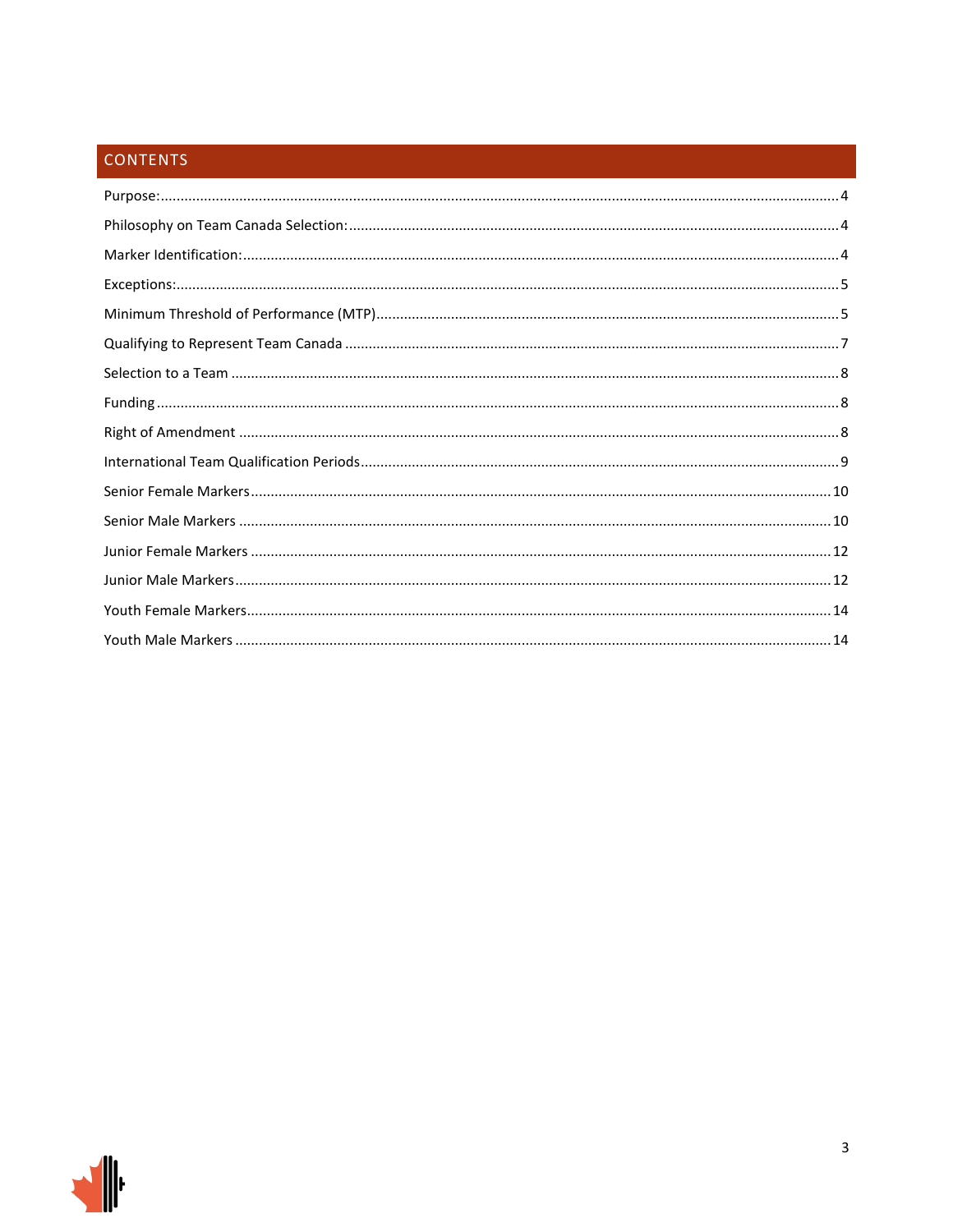### <span id="page-3-0"></span>PURPOSE:

The purpose of this document is to provide athletes, coaches and officials a step-by-step outline of qualifications to become a member of CWFHC's international teams and represent Team Canada.

### <span id="page-3-1"></span>PHILOSOPHY ON TEAM CANADA SELECTION:

CWFHC is committed to growing the sport of weightlifting across the country. To accomplish this goal, we believe that athletes must have reasonable opportunities to participate in Local, Regional, National, and International events as they improve their skills and abilities. This is aligned with the Long-Term Athlete Development protocol that was established for the sport of weightlifting.

Setting standards for achievement are paramount to this process as they provide athletes and coaches with clear expectations and guidelines about the required performance to be selected for events.

CWFHC takes the view that selection should reflect current performance and athlete potential while ensuring a competitive position at all international events.

### <span id="page-3-2"></span>MARKER IDENTIFICATION:

The CWFHC is using the following 3 step process to establish markers for the respective weight classes:



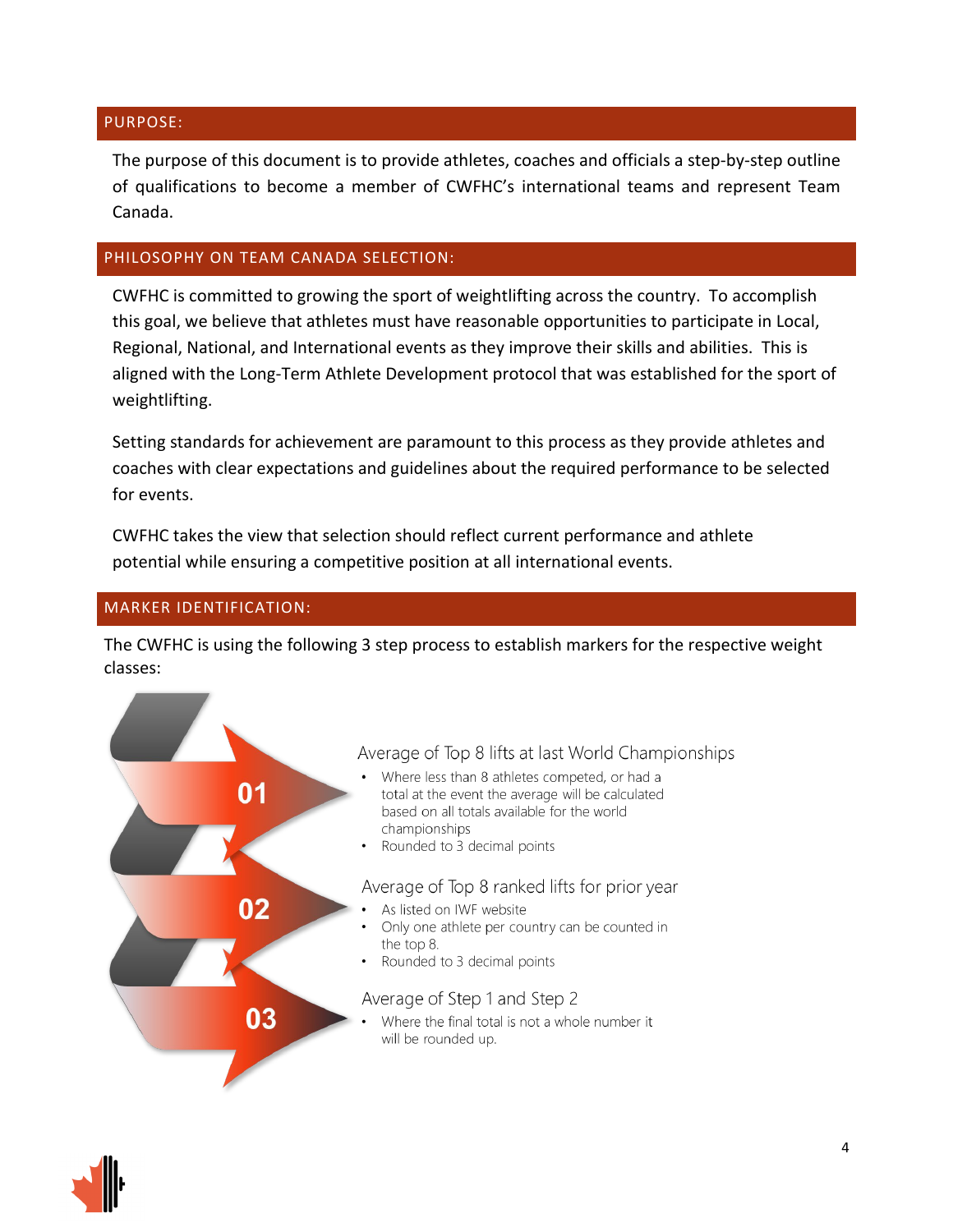#### EXAMPLE: WOMEN 81KG

| STEP 1: TOP 8 LIFTS FROM 2019 WORLD CHAMPIONSHIPS |                                                                      |     |     |     |     |     |                     |     |
|---------------------------------------------------|----------------------------------------------------------------------|-----|-----|-----|-----|-----|---------------------|-----|
|                                                   | 247                                                                  | 246 | 245 | 244 | 242 | 238 | 238                 | 237 |
|                                                   |                                                                      |     |     |     |     |     | Average = $242.125$ |     |
|                                                   | STEP 2: TOP 8 RANKED LIFTS FOR 2019 (1 PER COUNTRY AS LISTED BY IWF) |     |     |     |     |     |                     |     |
|                                                   | 260                                                                  | 250 | 247 | 246 | 245 | 244 | 242                 | 239 |
| Average = $246.625$                               |                                                                      |     |     |     |     |     |                     |     |
|                                                   |                                                                      |     |     |     |     |     |                     |     |
| <b>AVERAGE OF 2 SCORES = 244.375</b>              |                                                                      |     |     |     |     |     |                     |     |
| WOMEN'S 81KG MARKER = 245 KG                      |                                                                      |     |     |     |     |     |                     |     |

#### <span id="page-4-0"></span>EXCEPTIONS:

In situations where a single athlete achieves a total that significantly exceeds that of their competitors, the committee reserves the right to adjust the marker. These exceptions will be noted in the document that is released annually. The intent behind making the adjustment is to ensure Canadian athletes are not penalized for a single result within their designated weight class, thus providing them with opportunities to compete.

The chosen total will not be less than the total achieved by the 8<sup>th</sup> placed athlete at the previous world championship. Where there were less than 8 athletes participating, the chosen total will not be less than the lowest placement at the previous world championships.

Should the total for any given weight class be lower than the next lowest weight class, the total will be adjusted accordingly.

#### <span id="page-4-1"></span>MINIMUM THRESHOLD OF PERFORMANCE (MTP)

Selecting athletes for various levels of competition requires multiple considerations. Primary consideration will be given to athletes seeking to qualify for the Olympics. The philosophy for all other decisions will be based on athlete performance relative to the markers, with minimum requirements for certain levels of competitions. Each year, the Minimum Threshold for Performance will be set for the following four categories of events:

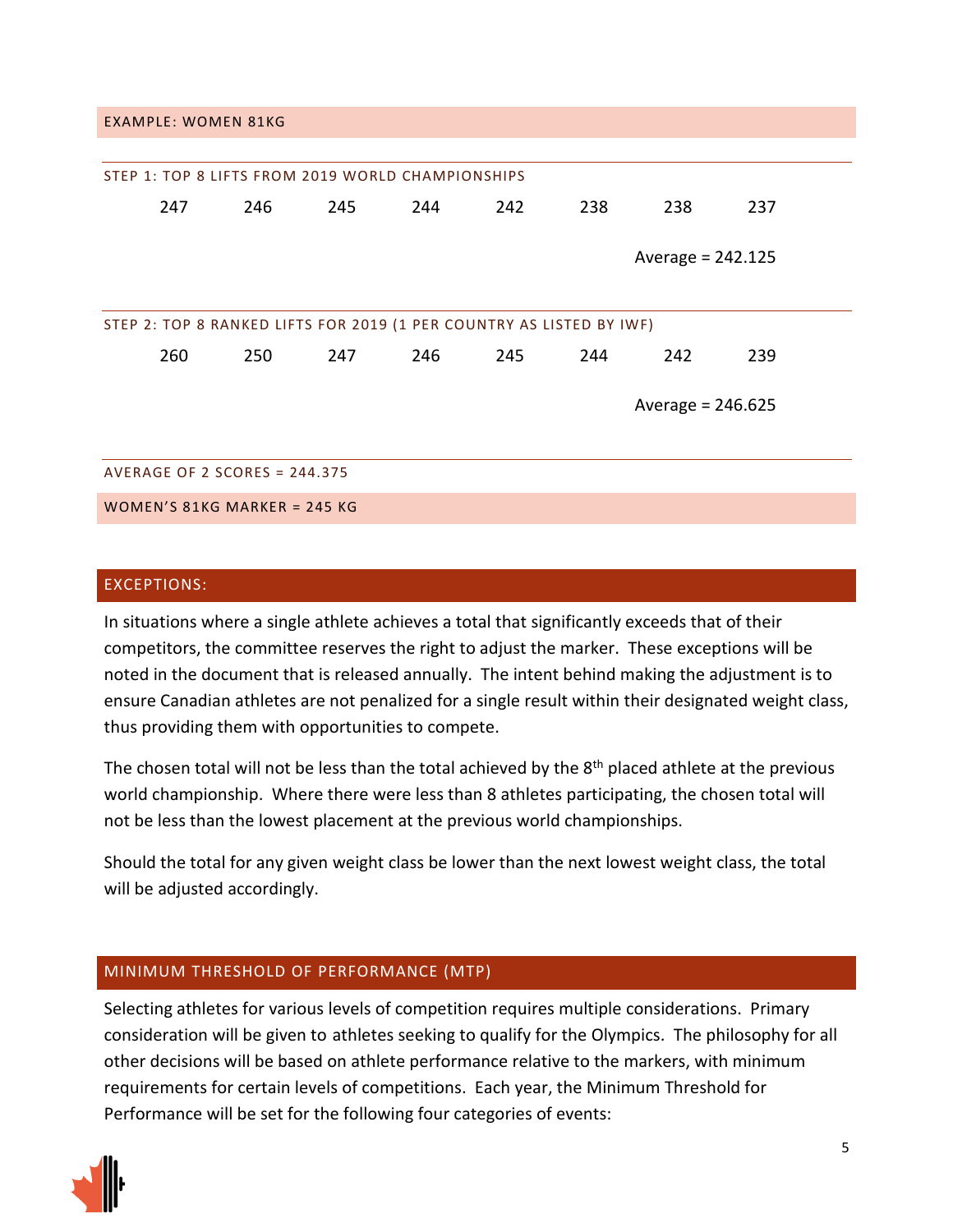### WORLD AND CONTINENTAL CHAMPIONSHIPS (ELITE LEVEL)

- IWF World Championships
- IWF Junior World Championships
- IWF Youth World Championships
- Pan American Games
- Junior Pan American Games
- Commonwealth Games

MULTI-SPORT GAMES AND IWF GRAND PRIX (INTERNATIONAL LEVEL 2)

- Pan American Championships
- Junior Pan American Championships
- Youth Pan American Championships
- Youth, Junior and Senior Commonwealth Championships
- FISU World University Games

OTHER INTERNATIONAL COMPETITIONS (INTERNATIONAL LEVEL 1)

- American Open Series
- FISU World University Championships
- Various Invitational events as available from time to time

CANADIAN NATIONAL CHAMPIONSHIPS (NATIONAL LEVEL)

- Senior National Championships
- Junior National Championships

There are various events held annually at the local, regional, and international levels. Many of these events have standards set that are outside of CWFHC's control. Where a competition has established standards that exceed those established by the CWFHC, the competition standards will prevail. Where athletes wish to compete at an international event not listed above, the CWFHC will determine which qualification level will apply based on the information available at the time.

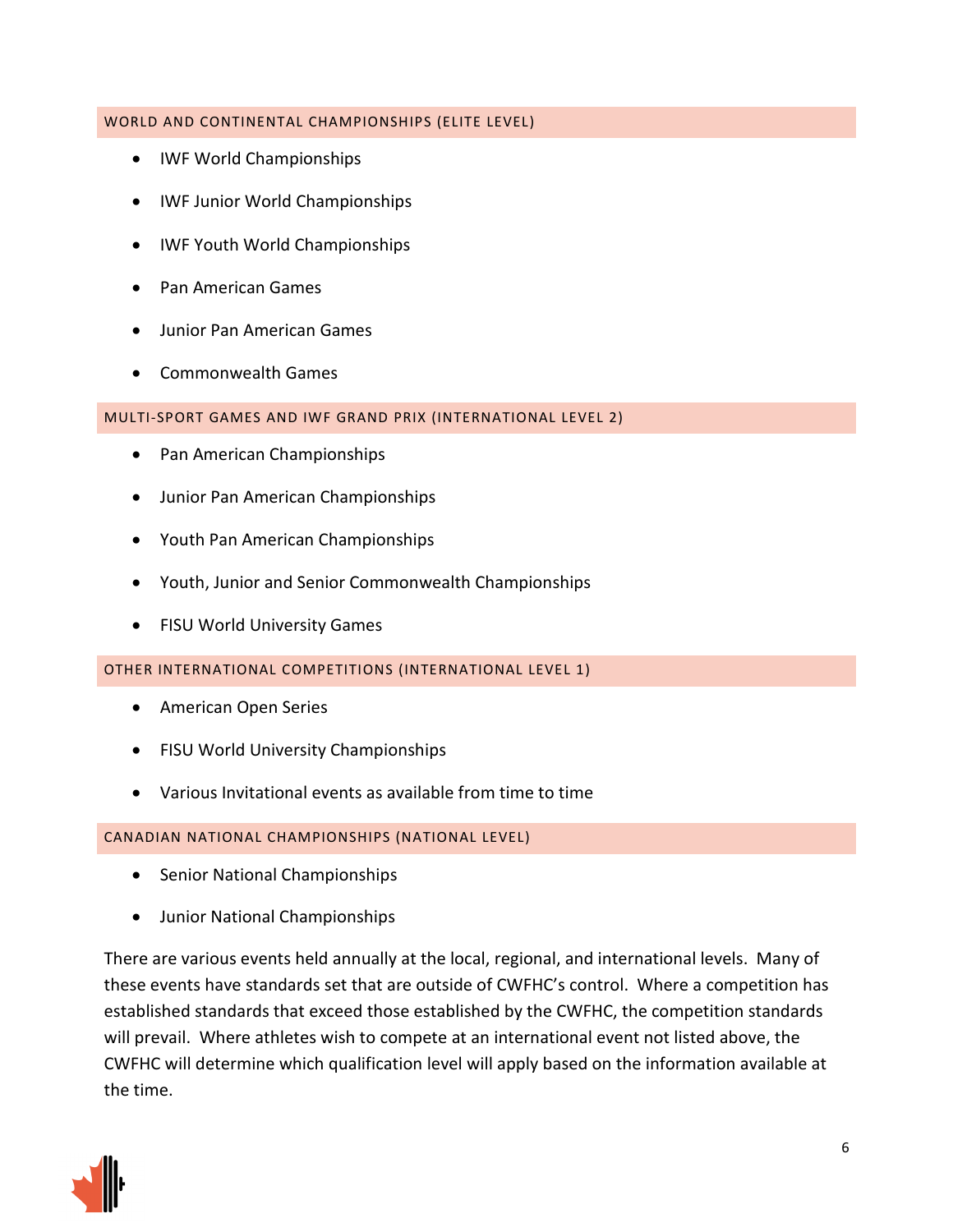### <span id="page-6-0"></span>QUALIFYING TO REPRESENT TEAM CANADA

To be considered for an international team you must meet the following minimum requirements:

#### YOU MUST BE A CITIZEN OF CANADA OR A LANDED IMMIGRANT

If dual citizenship is held, your sport nationality must be registered as Canada with the IWF or other applicable body, at the time of the final qualification event.

#### YOU MUST HAVE A VALID CANADIAN PASSPORT

An athlete must possess a Canadian Passport with an expiration date no less than 6 months after the end of competition, or the entry requirement of the host nation, whichever is greater. The reason for this is a majority of nations require 6 months' validity after entry.

#### DOPING POOL REGISTRATION

You must be registered in the ADAMS system with Whereabouts completed for the required period prior to the competition through to the final day of the competition. The required period for most international competitions is two months. For world championship events and major games, the period is three months.

#### YOU MUST BE THE CORRECT AGE FOR THE COMPETITION

The IWF recognizes four (4) age groups:

Youth: 13-17 years of age

Junior: 15-20 years of age

Senior: 15+ years of age

Masters: 35+ years of age

All groups are calculated based on participant's age on December 31 of the year the competition takes place.

#### MEMBERSHIP

Athletes must be current members of their appropriate PSO and in good standing to compete.

#### ACTIVE COMPETITOR

Athletes must be actively training and must compete at least once during the qualification period at a meet subject to doping controls.

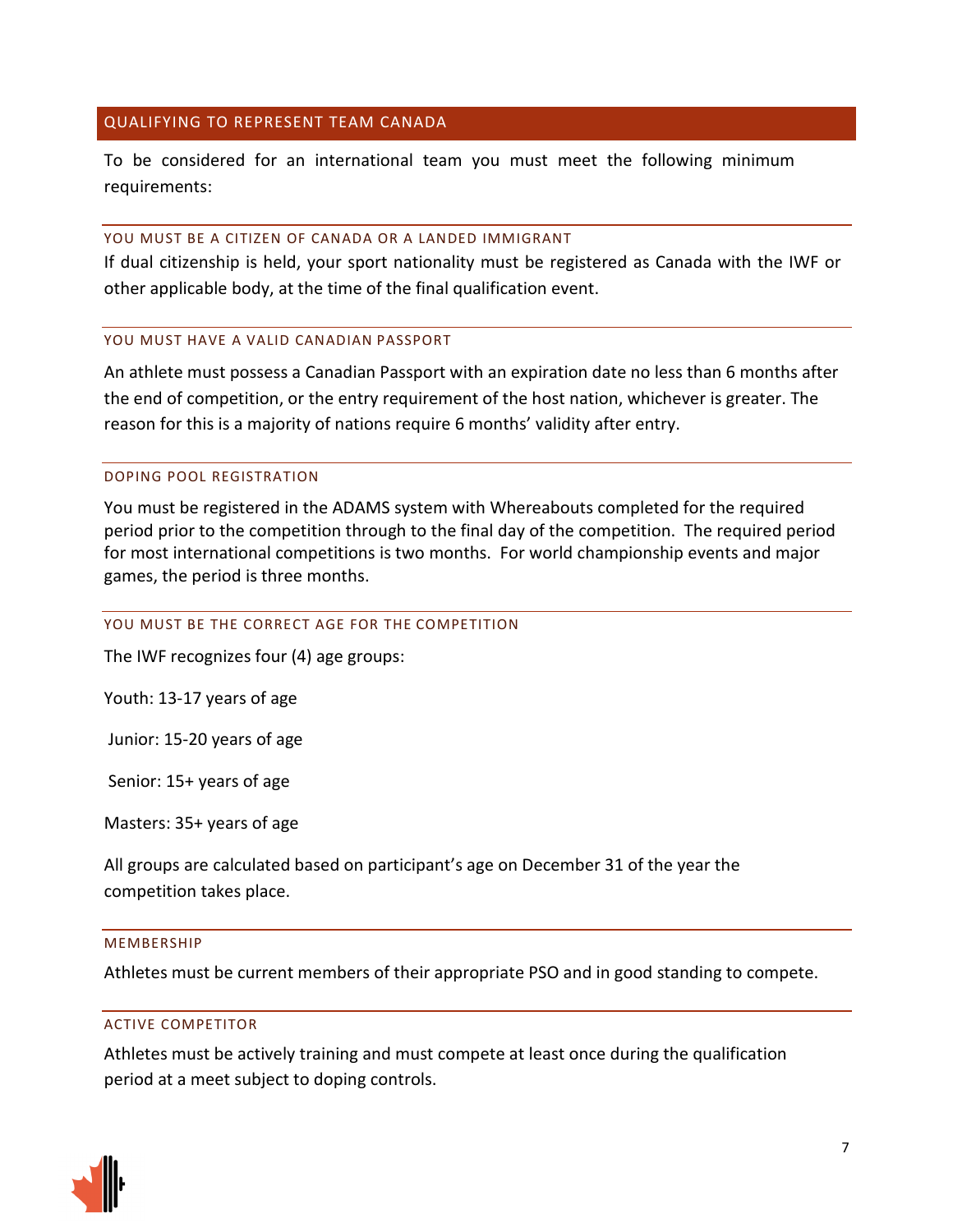## <span id="page-7-0"></span>SELECTION TO A TEAM

CWFHC will select, by name, at the end of the qualifying window for any event, the maximum number of athletes per gender permitted by the Organizing Committee (generally limited by the IWF rules to ten (10) athletes per gender).

The athlete with the highest % of the Marker for each weight category, provided they meet the minimum threshold of performance, will be named to the team.

Additional athletes will be named to the team based on % of marker across each weight category, with a maximum of two (2) per IWF bodyweight category.

A further 2 athletes who have the highest % of the marker will be named as reserve athletes. One reserve may be the "3<sup>rd</sup>" in the bodyweight category and a second who has the highest % marker score regardless of bodyweight category. If invites are declined, CWFHC will proceed down in order of % marker until either 10 athletes (or the maximum permitted for the competition, whichever is greater) have been named or all athletes meeting the MTP have been identified.

In the event an athlete meets the MTP in more than one bodyweight category, the highest individual % of marker by weight category will be considered, unless the athlete declares that they wish to use the lower % of marker for the other weight category.

In the event an athlete who qualifies wishes to change bodyweight category, they may do so provided there are not already TWO athletes selected in that category.

In the event that % Marker scores are tied, the next highest total for the athletes are considered, with the athlete with the highest second % marker score in the qualifying period having the advantage.

## <span id="page-7-1"></span>FUNDING

CWFHC will prepare an annual budget outlining available funding for athletes. It is our desire to fund the top 2 athletes in both male and female categories when a Team Canada delegation is being sent to a competition. Due to funding constraints this may not be possible. Athletes may, however, choose to attend the competition that they have been selected for at their own expense. At a minimum, the CWFHC will attempt to fund for the World Championships

## <span id="page-7-2"></span>RIGHT OF AMENDMENT

CWFHC reserves the right to change the rules if the IWF or IOC changes any applicable rules. CWFHC will notify athletes and coaches promptly of any such changes.

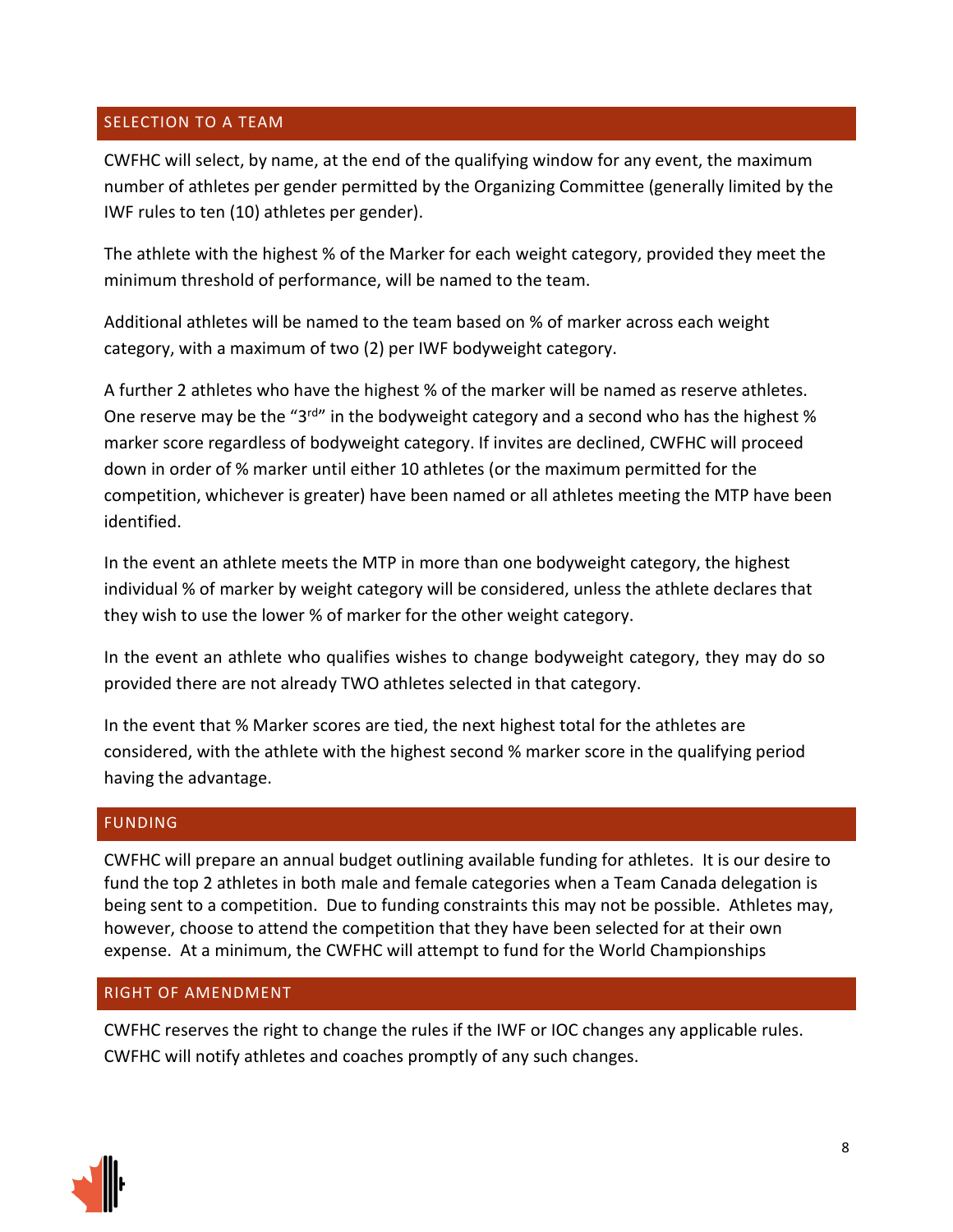### <span id="page-8-0"></span>INTERNATIONAL TEAM QUALIFICATION PERIODS

Qualification Periods for International events will be based on competition dates. The following table identifies the qualification periods for each type of competition (i.e. International 1, 2, Elite) as well as the minimum amount of notice for Team selection.

| Competition Level   | <b>Qualification Period</b> | <b>Team Selection</b> |
|---------------------|-----------------------------|-----------------------|
|                     |                             | Notification          |
| National            | 9 months preceding the      | Provincial discretion |
|                     | competition date            |                       |
| International 1 and | 8 months prior to team      | 45 Days prior to      |
| International 2     | selection cutoff            | competition date      |
| Elite               | 6 months prior to team      | 60 Days prior to      |
|                     | selection cutoff            | competition date      |

Due to the lack of certainty around competitions for this upcoming year, changes may be made to the qualification periods based on athlete access to qualifying competitions.

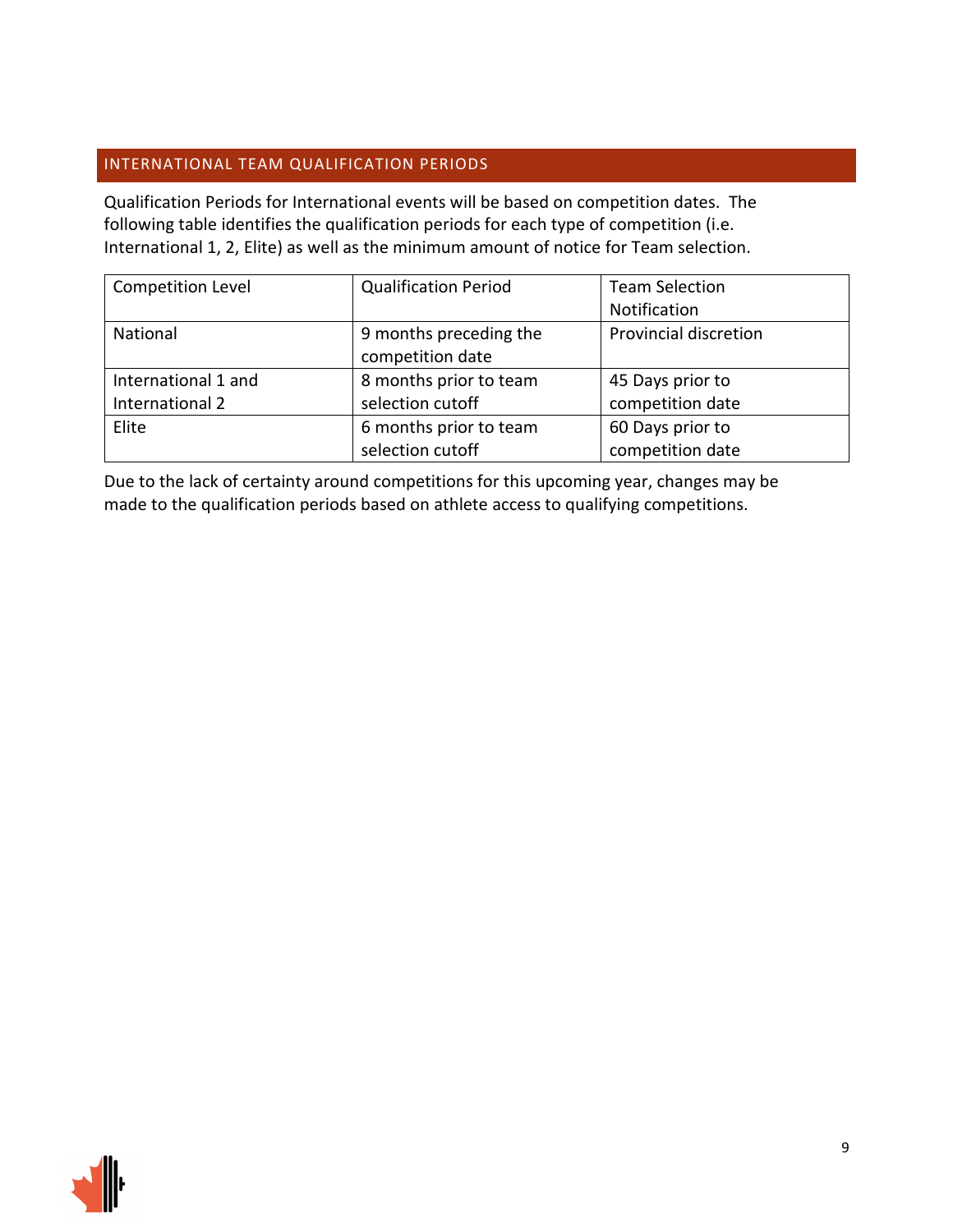## 2021 SENIOR MARKERS

<span id="page-9-0"></span>

| <b>SENIOR FEMALE MARKERS</b> |        |                                                                        |  |  |  |
|------------------------------|--------|------------------------------------------------------------------------|--|--|--|
| <b>Weight Class</b>          | Marker | Comment                                                                |  |  |  |
| 45                           | 166    |                                                                        |  |  |  |
| 49                           | 197    |                                                                        |  |  |  |
| 55                           | 213    |                                                                        |  |  |  |
| 59                           | 229    |                                                                        |  |  |  |
| 64                           | 240    |                                                                        |  |  |  |
| 71                           | 230    |                                                                        |  |  |  |
| 76                           | 252    |                                                                        |  |  |  |
| 81                           | 245    |                                                                        |  |  |  |
| 87                           | 255    |                                                                        |  |  |  |
| $87+$                        | 275    | Adjusted from 299 to reflect 56kg difference between 1st and 8th place |  |  |  |

<span id="page-9-1"></span>

| <b>SENIOR MALE MARKERS</b> |        |                                                                                    |
|----------------------------|--------|------------------------------------------------------------------------------------|
| <b>Weight Class</b>        | Marker | Comment                                                                            |
| 55                         | 265    |                                                                                    |
| 61                         | 299    |                                                                                    |
| 67                         | 324    |                                                                                    |
| 73                         | 345    |                                                                                    |
| 81                         | 363    |                                                                                    |
| 89                         | 370    |                                                                                    |
| 96                         | 393    |                                                                                    |
| 102                        | 389    |                                                                                    |
| 109                        | 400    | Adjusted from 415 to reflect 35kg difference between 1st and 8th place             |
| $109+$                     | 425    | Adjusted from 442 to reflect 60kg difference between 1st and 8 <sup>th</sup> place |



Ī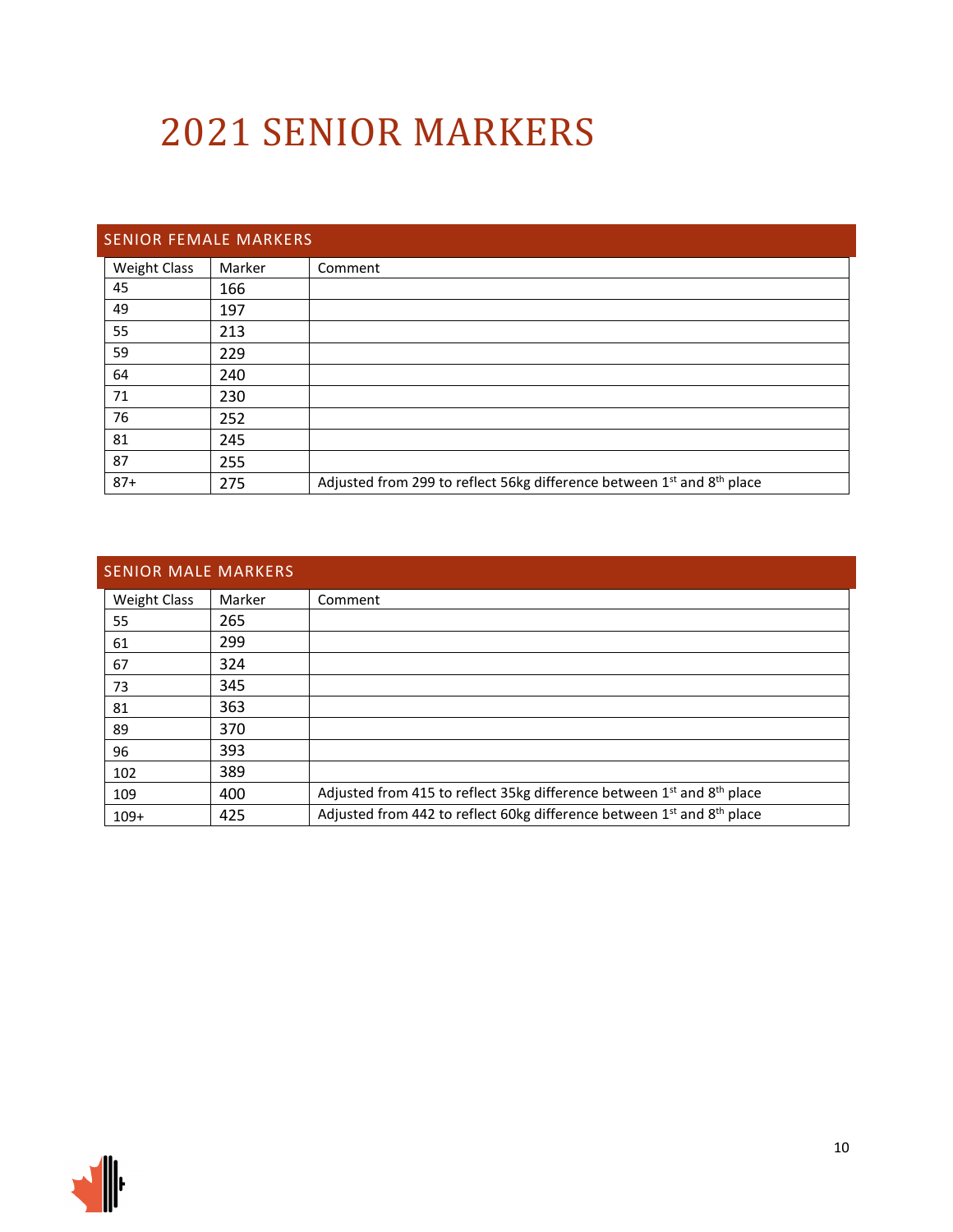## SENIOR MINIMUM THRESHOLD OF PERFORMANCE

### FEMALE

|       | National | International 1 | International 2 | Elite | Marker |
|-------|----------|-----------------|-----------------|-------|--------|
|       | 70%      | 78%             | 82%             | 85%   |        |
| 45    | 116      | 130             | 137             | 142   | 166    |
| 49    | 138      | 154             | 162             | 168   | 197    |
| 55    | 149      | 167             | 175             | 182   | 213    |
| 59    | 160      | 179             | 188             | 195   | 229    |
| 64    | 168      | 188             | 197             | 204   | 240    |
| 71    | 161      | 180             | 189             | 196   | 230    |
| 76    | 176      | 197             | 207             | 215   | 252    |
| 81    | 172      | 192             | 201             | 209   | 245    |
| 87    | 179      | 199             | 210             | 217   | 255    |
| $87+$ | 193      | 215             | 226             | 234   | 275    |

### MALE

| .      |          |                 |                 |       |        |
|--------|----------|-----------------|-----------------|-------|--------|
|        | National | International 1 | International 2 | Elite | Marker |
|        | 70%      | 78%             | 82%             | 85%   |        |
| 55     | 186      | 207             | 218             | 226   | 265    |
| 61     | 209      | 234             | 246             | 255   | 299    |
| 67     | 227      | 253             | 266             | 276   | 324    |
| 73     | 242      | 270             | 283             | 294   | 345    |
| 81     | 254      | 284             | 298             | 309   | 363    |
| 89     | 259      | 289             | 304             | 315   | 370    |
| 96     | 275      | 307             | 323             | 335   | 393    |
| 102    | 272      | 304             | 320             | 331   | 389    |
| 109    | 280      | 312             | 329             | 340   | 400    |
| $109+$ | 298      | 332             | 349             | 362   | 425    |

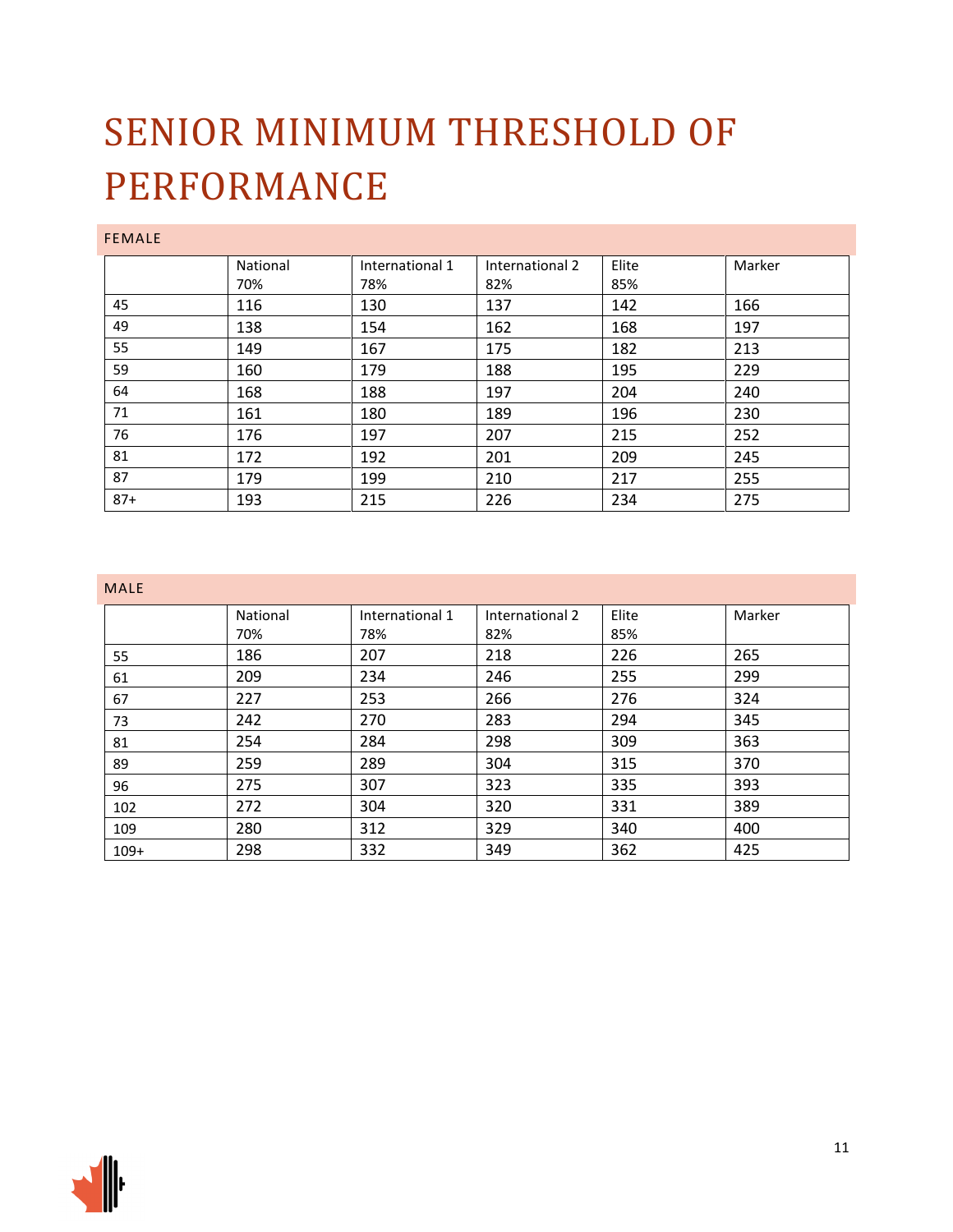# 2021 JUNIOR MARKERS

<span id="page-11-0"></span>

|                     | <b>JUNIOR FEMALE MARKERS</b> |                                                                               |  |  |  |  |
|---------------------|------------------------------|-------------------------------------------------------------------------------|--|--|--|--|
| <b>Weight Class</b> | Marker                       | Comment                                                                       |  |  |  |  |
| 45                  | 160                          |                                                                               |  |  |  |  |
| 49                  | 176                          |                                                                               |  |  |  |  |
| 55                  | 197                          |                                                                               |  |  |  |  |
| 59                  | 200                          |                                                                               |  |  |  |  |
| 64                  | 213                          |                                                                               |  |  |  |  |
| 71                  | 216                          |                                                                               |  |  |  |  |
| 76                  | 217                          | Adjusted to be higher than 71kg (+1)                                          |  |  |  |  |
| 81                  | 220                          | Adjusted to be higher than 76 kg (+8)                                         |  |  |  |  |
| 87                  | 225                          | Adjusted to be higher than 81 kg (+6)                                         |  |  |  |  |
| $87+$               | 247                          | Adjusted from 258 due to 95 kg difference between $1^{st}$ and $8^{th}$ (-11) |  |  |  |  |

<span id="page-11-1"></span>

|                     | <b>JUNIOR MALE MARKERS</b> |                                      |  |  |  |  |
|---------------------|----------------------------|--------------------------------------|--|--|--|--|
| <b>Weight Class</b> | Marker                     | Comment                              |  |  |  |  |
| 55                  | 234                        |                                      |  |  |  |  |
| 61                  | 268                        |                                      |  |  |  |  |
| 67                  | 302                        |                                      |  |  |  |  |
| 73                  | 319                        |                                      |  |  |  |  |
| 81                  | 343                        |                                      |  |  |  |  |
| 89                  | 346                        |                                      |  |  |  |  |
| 96                  | 351                        |                                      |  |  |  |  |
| 102                 | 352                        | Adjusted to be higher than 96kg (+1) |  |  |  |  |
| 109                 | 359                        |                                      |  |  |  |  |
| $109+$              | 389                        |                                      |  |  |  |  |

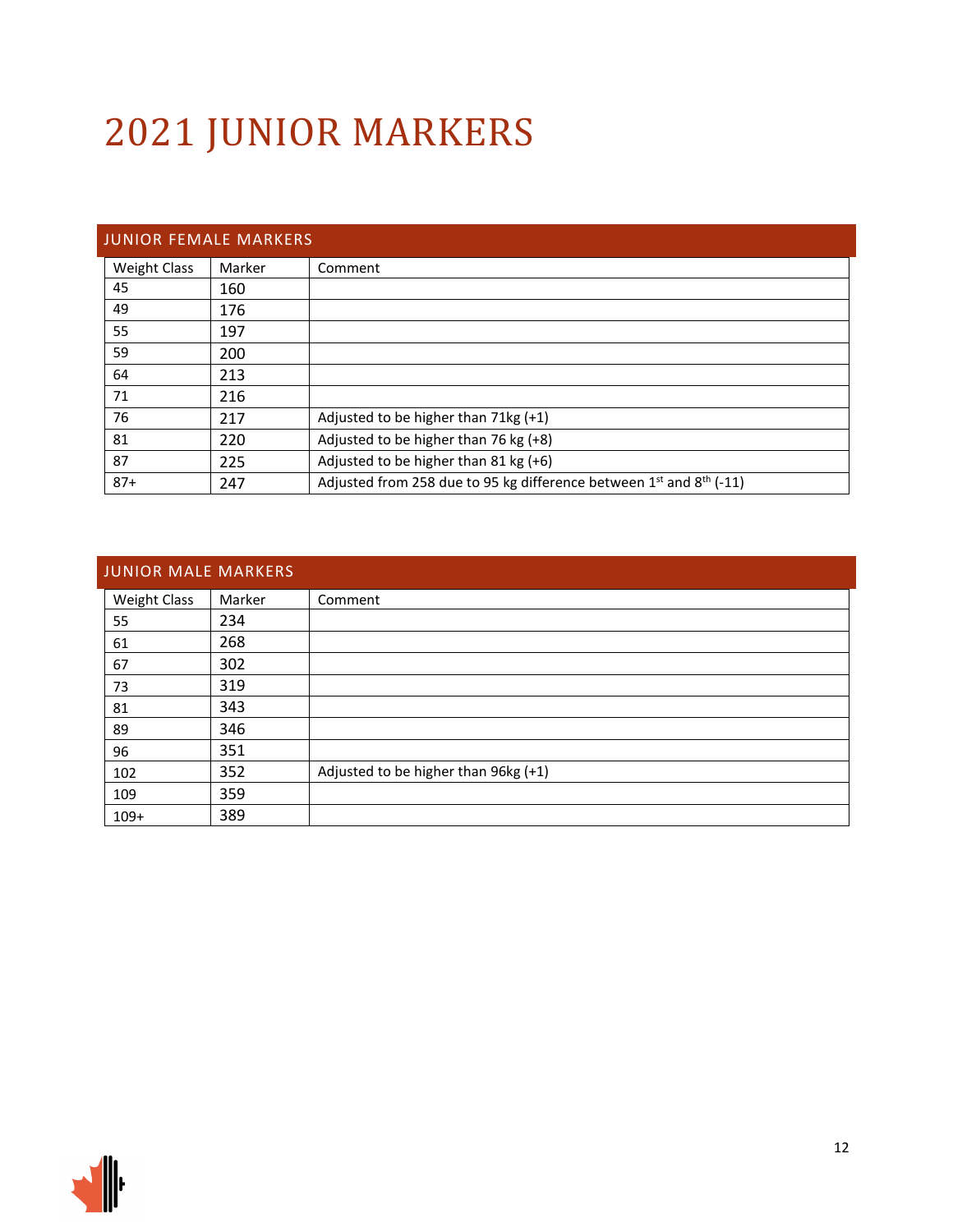## JUNIOR MINIMUM THRESHOLD OF PERFORMANCE

### FEMALE

|       | National | International 1 | International 2 | Elite | Marker |
|-------|----------|-----------------|-----------------|-------|--------|
|       | 70%      | 78%             | 82%             | 85%   |        |
| 45    | 112      | 125             | 132             | 136   | 160    |
| 49    | 124      | 138             | 145             | 150   | 176    |
| 55    | 138      | 154             | 162             | 168   | 197    |
| 59    | 140      | 157             | 164             | 170   | 200    |
| 64    | 150      | 167             | 175             | 182   | 213    |
| 71    | 152      | 169             | 178             | 184   | 216    |
| 76    | 153      | 170             | 179             | 185   | 217    |
| 81    | 154      | 172             | 180             | 188   | 220    |
| 87    | 158      | 176             | 185             | 192   | 225    |
| $87+$ | 173      | 193             | 203             | 210   | 247    |

#### MALE

|        | National | International 1 | International 2 | Elite | Marker |
|--------|----------|-----------------|-----------------|-------|--------|
|        | 70%      | 78%             | 82%             | 85%   |        |
| 55     | 164      | 183             | 192             | 199   | 234    |
| 61     | 188      | 210             | 220             | 228   | 268    |
| 67     | 212      | 236             | 248             | 257   | 302    |
| 73     | 224      | 249             | 262             | 272   | 319    |
| 81     | 241      | 268             | 282             | 292   | 343    |
| 89     | 243      | 270             | 284             | 295   | 346    |
| 96     | 246      | 274             | 288             | 299   | 351    |
| 102    | 247      | 275             | 289             | 300   | 352    |
| 109    | 252      | 281             | 295             | 306   | 359    |
| $109+$ | 273      | 304             | 319             | 331   | 389    |

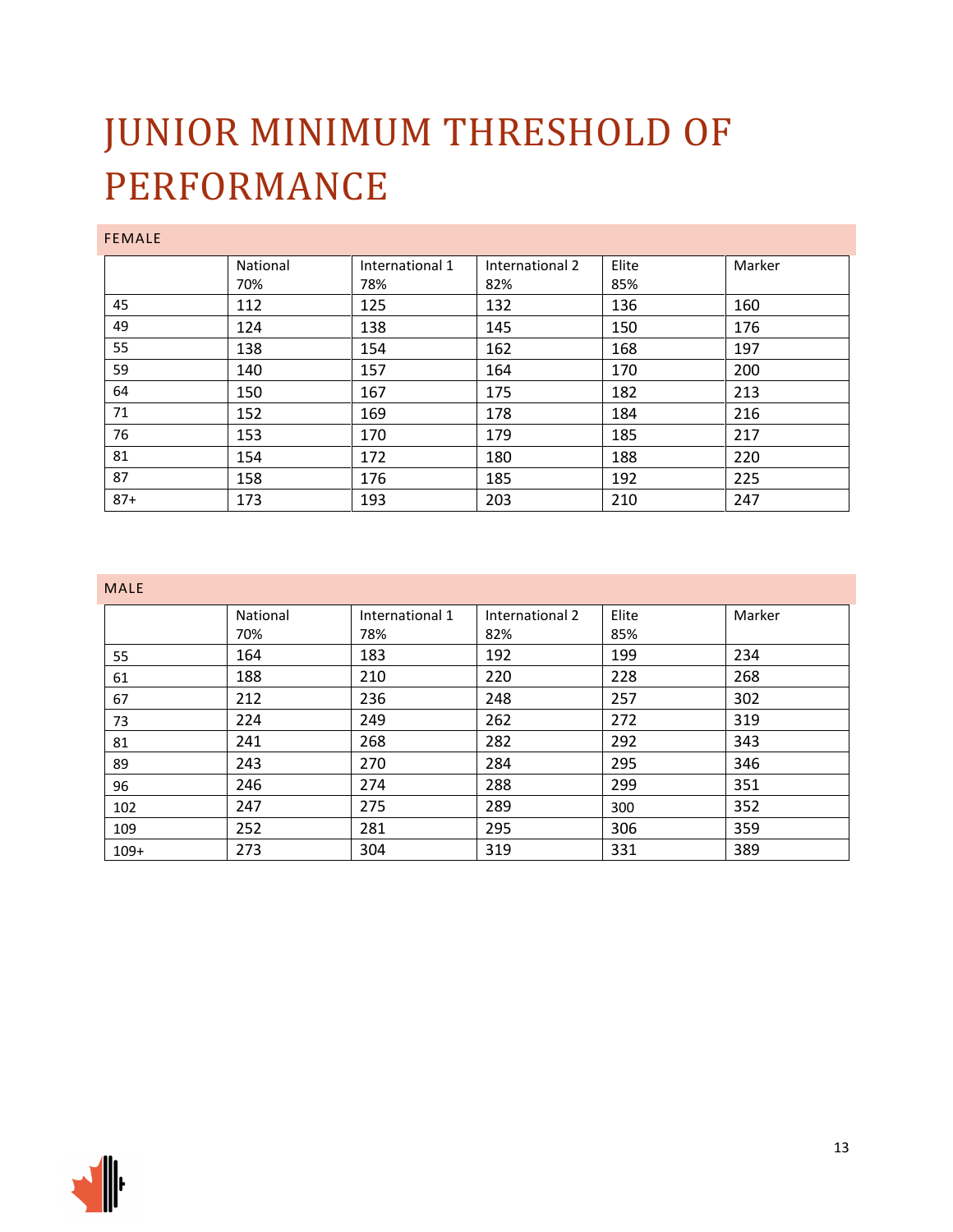## 2021 YOUTH MARKERS

## <span id="page-13-0"></span>YOUTH FEMALE MARKERS

| <b>Weight Class</b> | Marker | Comment |
|---------------------|--------|---------|
| 40                  | 117    |         |
| 45                  | 138    |         |
| 49                  | 161    |         |
| 55                  | 173    |         |
| 59                  | 185    |         |
| 64                  | 195    |         |
| 71                  | 196    |         |
| 76                  | 200    |         |
| 81                  | 202    |         |
| $81+$               | 208    |         |

<span id="page-13-1"></span>

| YOUTH MALE MARKERS  |        |         |  |  |
|---------------------|--------|---------|--|--|
| <b>Weight Class</b> | Marker | Comment |  |  |
| 49                  | 185    |         |  |  |
| 55                  | 224    |         |  |  |
| 61                  | 247    |         |  |  |
| 67                  | 274    |         |  |  |
| 73                  | 276    |         |  |  |
| 81                  | 284    |         |  |  |
| 89                  | 297    |         |  |  |
| 96                  | 325    |         |  |  |
| 102                 | 301    |         |  |  |
| $102+$              | 322    |         |  |  |

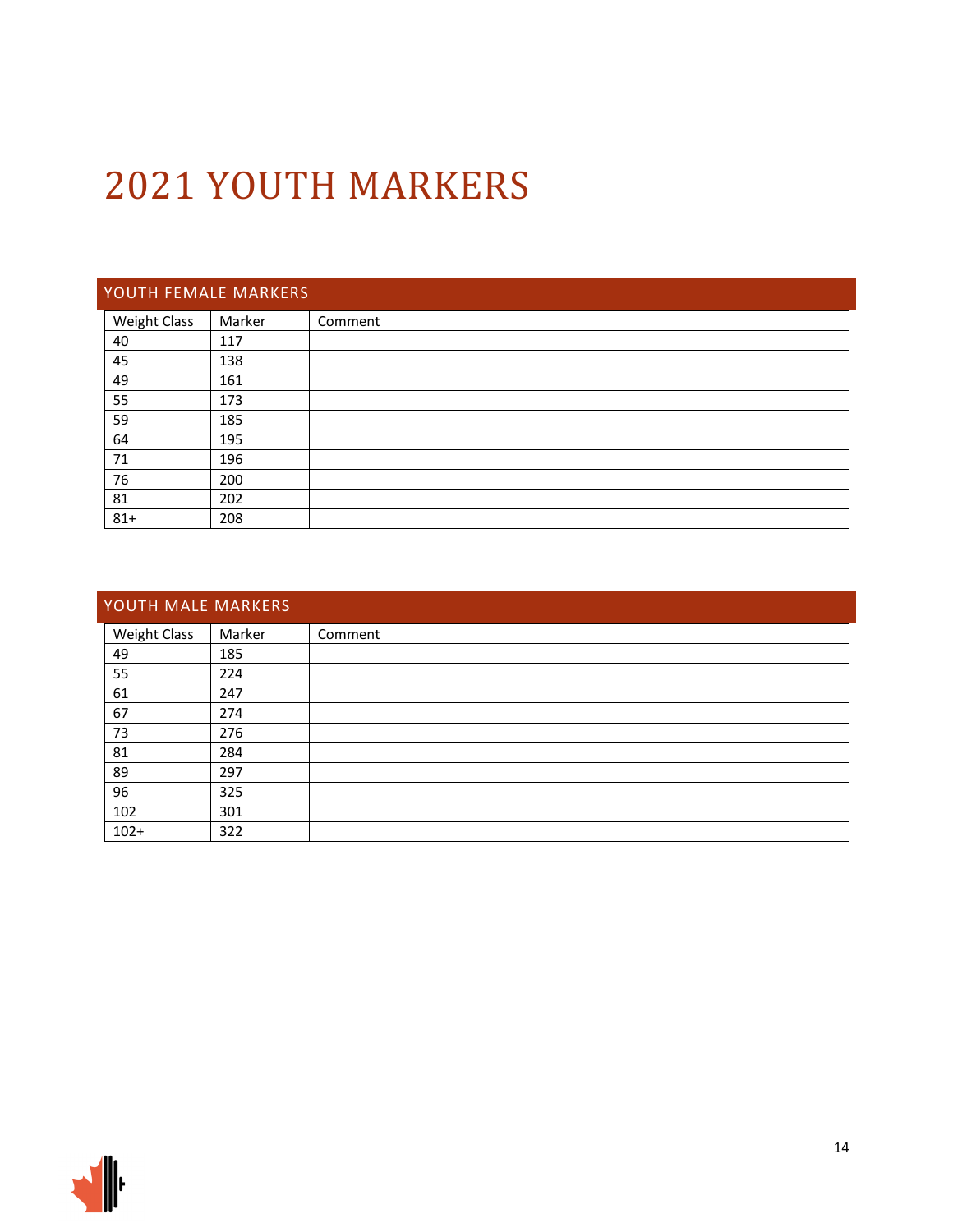## YOUTH MINIMUM THRESHOLD OF PERFORMANCE

### FEMALE

|       | National | International 1 | International 2 | Elite | Marker |
|-------|----------|-----------------|-----------------|-------|--------|
|       | 70%      | 78%             | 82%             | 85%   |        |
| 40    | 82       | 92              | 96              | 100   | 117    |
| 45    | 97       | 108             | 114             | 118   | 138    |
| 49    | 113      | 126             | 133             | 137   | 161    |
| 55    | 122      | 135             | 142             | 148   | 173    |
| 59    | 130      | 145             | 152             | 158   | 185    |
| 64    | 137      | 153             | 160             | 166   | 195    |
| 71    | 138      | 154             | 161             | 167   | 196    |
| 76    | 140      | 157             | 164             | 171   | 200    |
| 81    | 142      | 158             | 166             | 172   | 202    |
| $81+$ | 146      | 163             | 171             | 177   | 208    |

#### MALE

| .      |          |                 |                 |       |        |
|--------|----------|-----------------|-----------------|-------|--------|
|        | National | International 1 | International 2 | Elite | Marker |
|        | 70%      | 78%             | 82%             | 85%   |        |
| 49     | 130      | 145             | 152             | 158   | 185    |
| 55     | 157      | 175             | 184             | 191   | 224    |
| 61     | 173      | 193             | 203             | 210   | 247    |
| 67     | 192      | 214             | 225             | 233   | 274    |
| 73     | 134      | 216             | 227             | 235   | 276    |
| 81     | 199      | 222             | 233             | 242   | 284    |
| 89     | 208      | 232             | 244             | 253   | 297    |
| 96     | 228      | 254             | 267             | 277   | 325    |
| 102    | 211      | 235             | 247             | 256   | 301    |
| $102+$ | 226      | 252             | 265             | 274   | 322    |